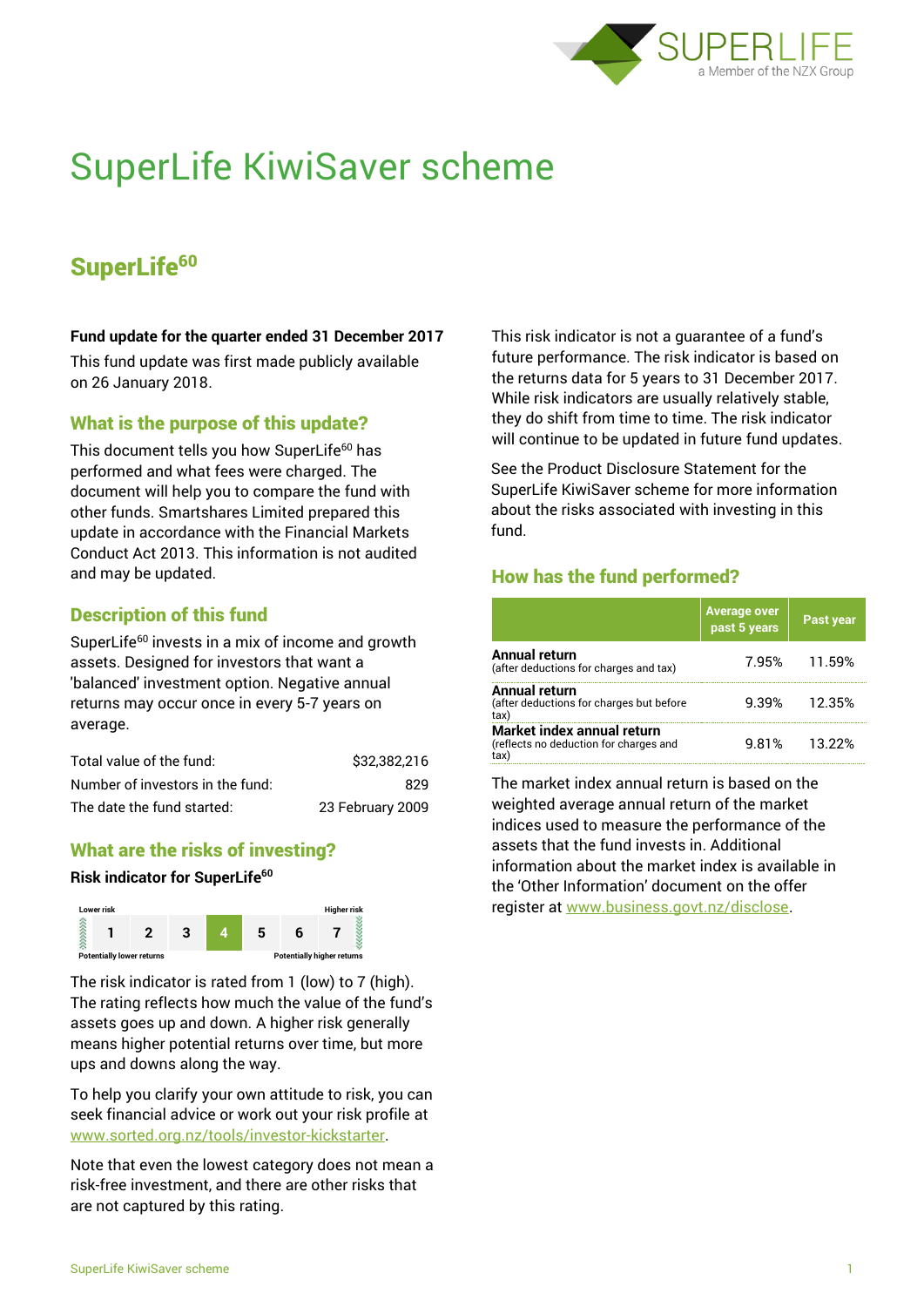

#### **Annual return graph**



This shows the return after fund charges and tax for each year ending 31 March since the fund started. The last bar shows the average annual return since the fund started, up to 31 December 2017.

**Important:** This does not tell you how the fund will perform in the future.

Returns in this update are after tax at the highest prescribed investor rate (PIR) of tax for an individual New Zealand resident. Your tax may be lower.

### What fees are investors charged?

Investors in SuperLife<sup>60</sup> are charged fund charges. In the year to 31 March 2017 these were:

|                                                       | % per annum of fund's<br>net asset value |  |
|-------------------------------------------------------|------------------------------------------|--|
| <b>Total fund charges</b>                             | 0.63%                                    |  |
| Which are made up of:                                 |                                          |  |
| <b>Total management and</b><br>administration charges | 0.63%                                    |  |
| Including:                                            |                                          |  |
| Manager's basic fee                                   | 0.39%                                    |  |
| Other management and<br>administration charges        | 0.24%                                    |  |
| <b>Total performance-based fees</b>                   | 0.00%                                    |  |
| <b>Other charges</b>                                  | <b>Dollar amount per investor</b>        |  |
| <b>Administration fee</b>                             | \$32 per annum                           |  |

Investors will not be charged individual action fees for specific actions or decisions. See the Product Disclosure Statement for the SuperLife KiwiSaver scheme for more information about the fees investors are charged.

Small differences in fees and charges can have a big impact on your investment over the long term.

# Example of how this applies to an investor

Jess had \$10,000 in the fund and did not make any further contributions. At the end of the year, Jess received a return after fund charges were deducted of \$1,159 (that is 11.59% of her initial \$10,000). Jess paid other charges of \$30. This gives Jess a total return after tax of \$1,129 for the year.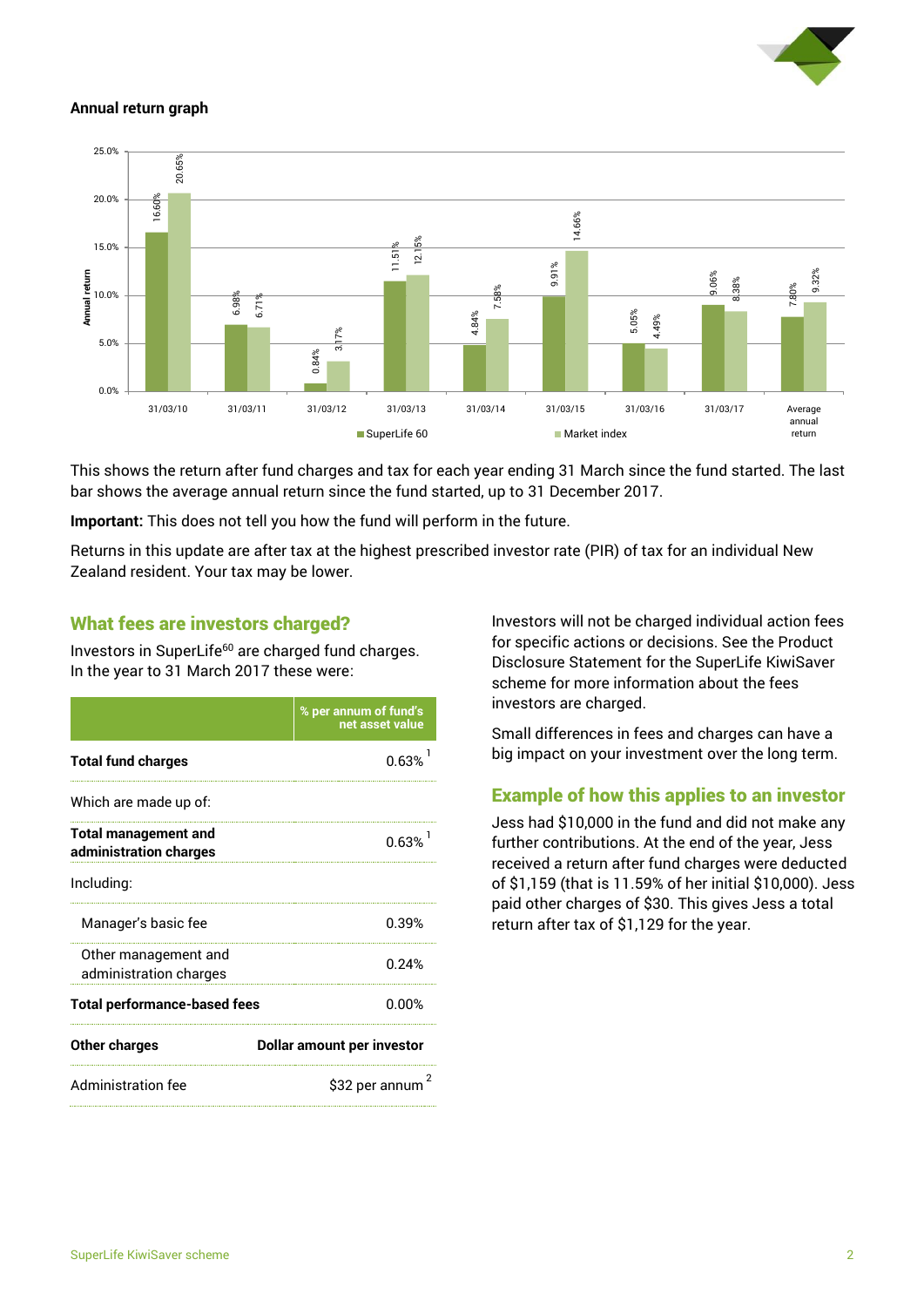

# What does the fund invest in?

#### **Actual investment mix**

This shows the types of assets that the fund invests in.



#### **Target investment mix**

This shows the mix of assets that the fund generally intends to invest in.

| <b>Asset Category</b>        | <b>Target asset mix</b> |
|------------------------------|-------------------------|
| Cash and cash equivalents    | 5.00%                   |
| New Zealand fixed interest   | 15.00%                  |
| International fixed interest | 20.00%                  |
| Australasian equities        | 20.00%                  |
| International equities       | 32.50%                  |
| Listed property              | 7.50%                   |
| Unlisted property            |                         |
| Commodities                  |                         |
| Other                        |                         |

#### **Top ten investments**

| <b>Name</b>                                                          | % of fund's net<br>asset value | <b>Type</b>                     | <b>Country</b>       | <b>Credit rating</b><br>(if applicable) |
|----------------------------------------------------------------------|--------------------------------|---------------------------------|----------------------|-----------------------------------------|
| Vanguard FTSE Europe ETF                                             | 10.31%                         | International equities          | <b>United States</b> |                                         |
| <b>Vanguard International Credit Securities</b><br>Index Fund Hedged | 9.58%                          | International fixed<br>interest | Australia            |                                         |
| Vanguard S&P 500 ETF                                                 | 5.47%                          | International equities          | <b>United States</b> |                                         |
| Vanguard FTSE Pacific ETF                                            | 3.55%                          | International equities          | <b>United States</b> |                                         |
| Nikko AM Wholesale NZ Bond Fund                                      | 3.26%                          | New Zealand fixed<br>interest   | New Zealand          |                                         |
| Vanguard Value ETF                                                   | 2.06%                          | International equities          | <b>United States</b> |                                         |
| Vanguard Growth ETF                                                  | 2.03%                          | International equities          | <b>United States</b> |                                         |
| <b>ASB Current Account</b>                                           | 2.00%                          | Cash and cash<br>equivalents    | New Zealand          | $AA-$                                   |
| Vanguard FTSE Emerging Markets ETF                                   | 1.93%                          | International equities          | <b>United States</b> |                                         |
| Vanguard Mid-Cap ETF                                                 | 1.57%                          | International equities          | <b>United States</b> |                                         |

The top 10 investments make up 41.76% of the fund's net asset value.